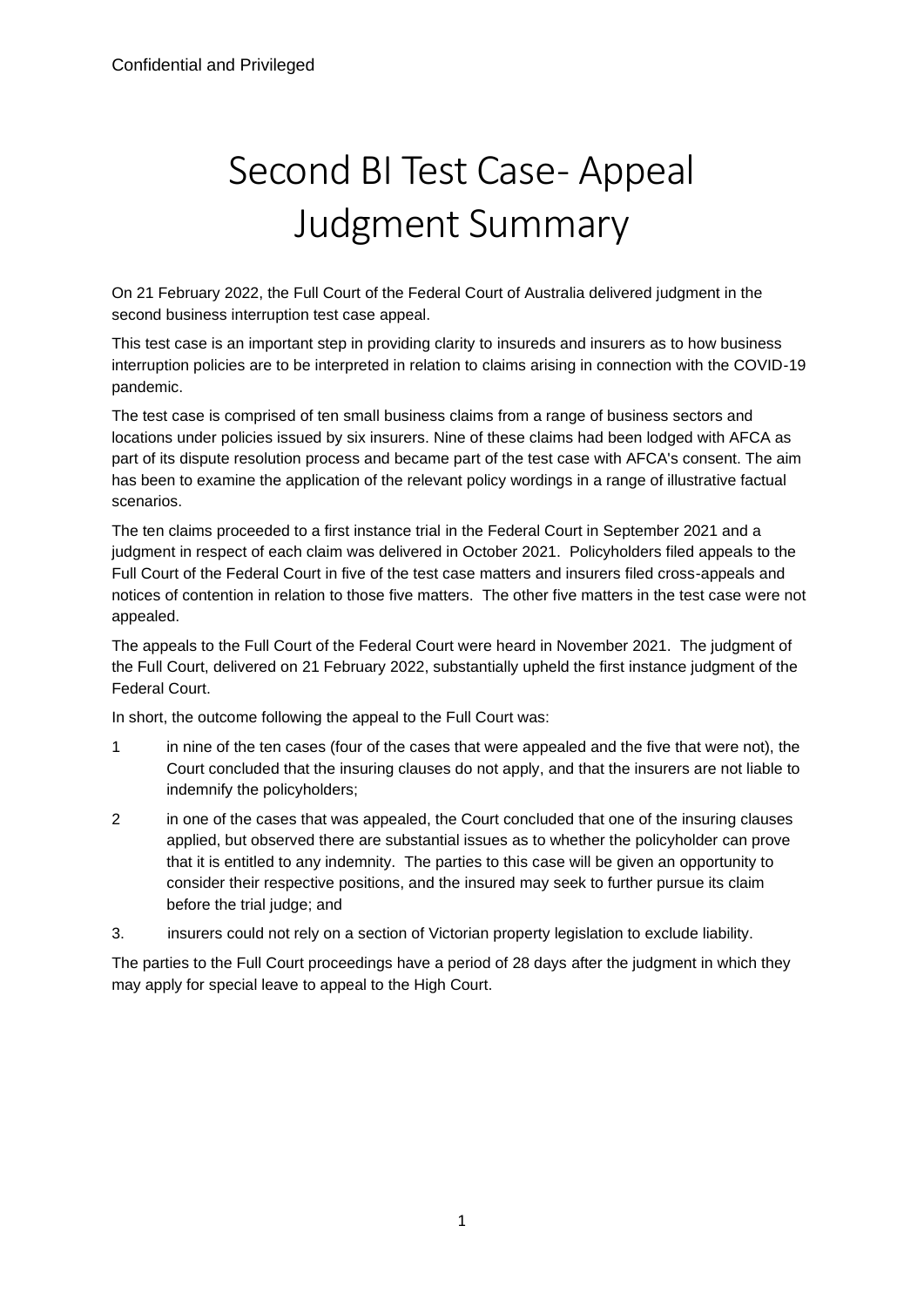**Part A: Outcome of claims that were appealed**

| <b>Parties</b>                                                                  | <b>Business Type</b> | <b>Business</b><br><b>Location</b> | <b>Outcome following appeal</b>                                                                                                                                                                                                                                                                                                                                                                                                                                                                              |
|---------------------------------------------------------------------------------|----------------------|------------------------------------|--------------------------------------------------------------------------------------------------------------------------------------------------------------------------------------------------------------------------------------------------------------------------------------------------------------------------------------------------------------------------------------------------------------------------------------------------------------------------------------------------------------|
| Swiss Re International SE,<br>Australia Branch v LCA<br>Marrickville Pty Ltd -  | Beauty clinic        | Sydney, NSW                        | The insuring clauses do not<br>apply. The insurer is not liable to<br>indemnify the policyholder.                                                                                                                                                                                                                                                                                                                                                                                                            |
| NSD132/2021                                                                     |                      |                                    | The finding that the Biosecurity Act<br>exclusion was operative at all times<br>and excluded cover in respect of<br>COVID-19 was not challenged on<br>appeal.                                                                                                                                                                                                                                                                                                                                                |
|                                                                                 |                      |                                    | Also not challenged on appeal was<br>the finding that the 'hybrid' insuring<br>clause did not apply because the<br>relevant orders did not have a<br>sufficient causal link to the<br>circumstances at the premises or<br>within the specified radius. That is,<br>the orders effecting closure of the<br>premises were not made as a result<br>of the presence of COVID-19 at or<br>in the radius of the insured<br>premises, but in response to the<br>existence and risk of COVID-19 in<br>NSW generally. |
|                                                                                 |                      |                                    | The Full Court confirmed that the<br>other insuring clauses relied upon<br>by LCA Marrickville (a 'prevention of<br>access' clause and a 'conflagration<br>or other catastrophe' clause) did not<br>apply to diseases.                                                                                                                                                                                                                                                                                       |
| Insurance Australia Limited v<br>Meridian Travel (Vic) Pty Ltd<br>- NSD133/2021 | Travel agent         | Melbourne, VIC                     | The 'infectious disease' insuring<br>clause applies, but the Full Court<br>confirmed there are substantial<br>issues as to whether the<br>policyholder can prove that it is<br>entitled to any indemnity. The<br>parties to this case will be given<br>an opportunity to consider their<br>respective positions - the<br>insured may seek to further<br>pursue its claim before the trial<br>judge.                                                                                                          |
|                                                                                 |                      |                                    | The insured peril under the<br>'infectious disease' clause is an<br>outbreak of COVID-19 within a<br>20km radius of the situation. The<br>Commonwealth travel ban and<br>cruise ship ban are not part of the<br>insured peril.                                                                                                                                                                                                                                                                               |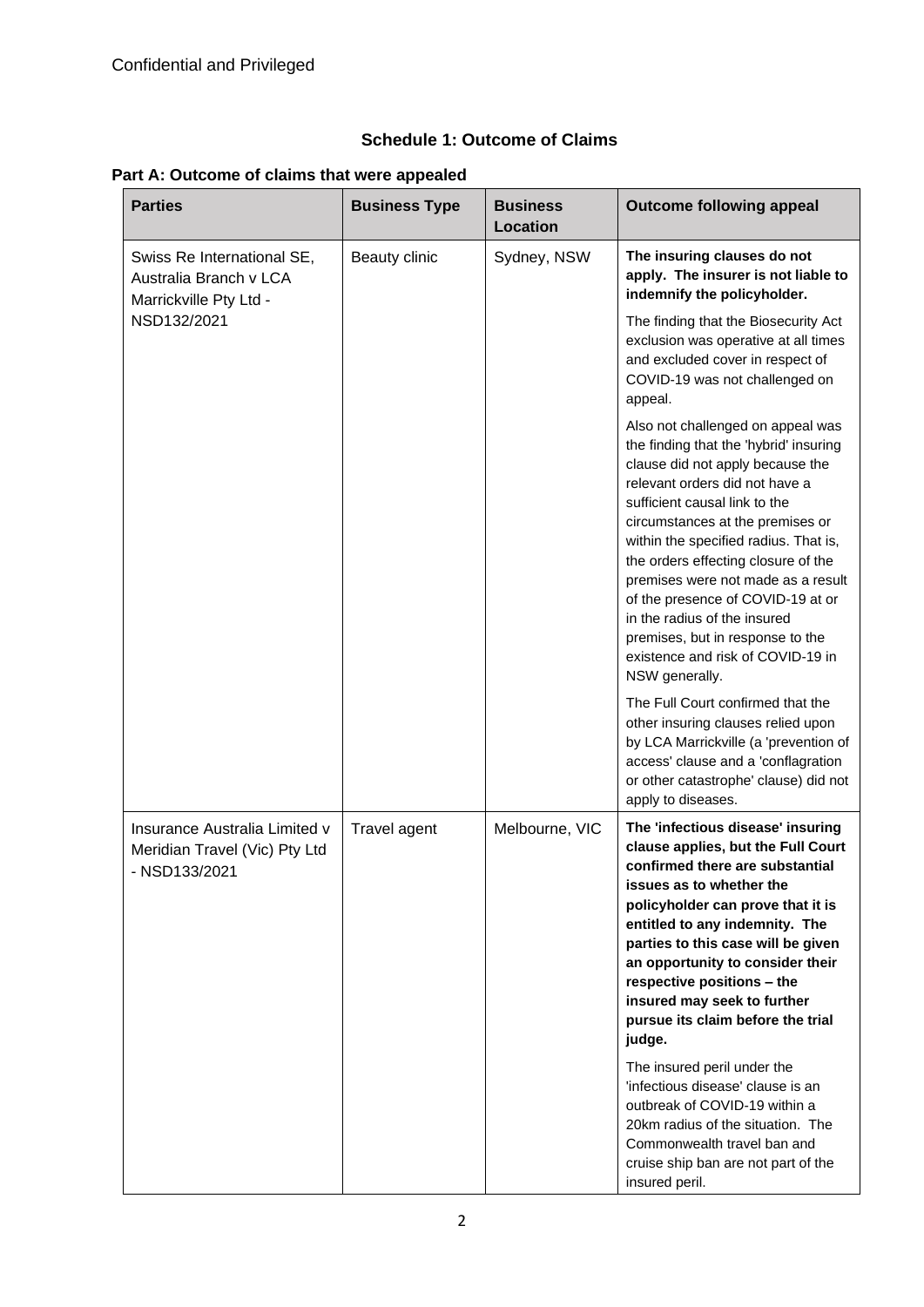|                                                                                   |                |                 | As yet there is no evidence from<br>which it would be inferred that the<br>insured peril was a cause of any<br>loss. The insured will have an<br>opportunity to consider its position<br>and whether it wishes to try to prove<br>that the insured peril was a cause of<br>any loss.<br>The insured did not challenge the<br>finding that the other insuring clause<br>(a 'hybrid' clause) did not to apply<br>because the policyholder's business<br>was not closed by order of an<br>authority. Although not<br>determinative, the Full Court<br>reached a different conclusion to the<br>trial judge in relation to the<br>'discovery' element of this clause,<br>concluding that it required the<br>relevant discovery to occur at the<br>policyholder's premises.<br>The Full Court also reached<br>different conclusions to the trial<br>judge in relation to third party<br>payments (concluding that<br>JobKeeper and other third party<br>payments are not to be taken into<br>account in assessing the loss,<br>based on the particular terms of the<br>policy) and interest (concluding that<br>this issue would require further<br>evidence to determine, if the insured<br>can establish an entitlement to<br>indemnity). |
|-----------------------------------------------------------------------------------|----------------|-----------------|----------------------------------------------------------------------------------------------------------------------------------------------------------------------------------------------------------------------------------------------------------------------------------------------------------------------------------------------------------------------------------------------------------------------------------------------------------------------------------------------------------------------------------------------------------------------------------------------------------------------------------------------------------------------------------------------------------------------------------------------------------------------------------------------------------------------------------------------------------------------------------------------------------------------------------------------------------------------------------------------------------------------------------------------------------------------------------------------------------------------------------------------------------------------------------------------------------------------------------------|
| Insurance Australia Limited v<br>The Taphouse Townsville<br>Pty Ltd - NSD134/2021 | Bar/restaurant | Townsville, QLD | The insuring clauses do not<br>apply. The insurer is not liable to<br>indemnify the policyholder.                                                                                                                                                                                                                                                                                                                                                                                                                                                                                                                                                                                                                                                                                                                                                                                                                                                                                                                                                                                                                                                                                                                                      |
|                                                                                   |                |                 | The Full Court confirmed that the<br>'prevention of access' insuring<br>clause did not extend to diseases.<br>Diseases are governed exclusively<br>by the 'hybrid' insuring clause.                                                                                                                                                                                                                                                                                                                                                                                                                                                                                                                                                                                                                                                                                                                                                                                                                                                                                                                                                                                                                                                    |
|                                                                                   |                |                 | The Full Court also confirmed that<br>the 'hybrid' clause did not apply<br>because the relevant directions<br>were not made as a result of the<br>outbreak of disease within a 20km<br>radius of the premises. Rather, the<br>directions were responsive to the<br>risk of COVID-19 in Queensland<br>generally, with the object of<br>preventing the spread of the virus.                                                                                                                                                                                                                                                                                                                                                                                                                                                                                                                                                                                                                                                                                                                                                                                                                                                              |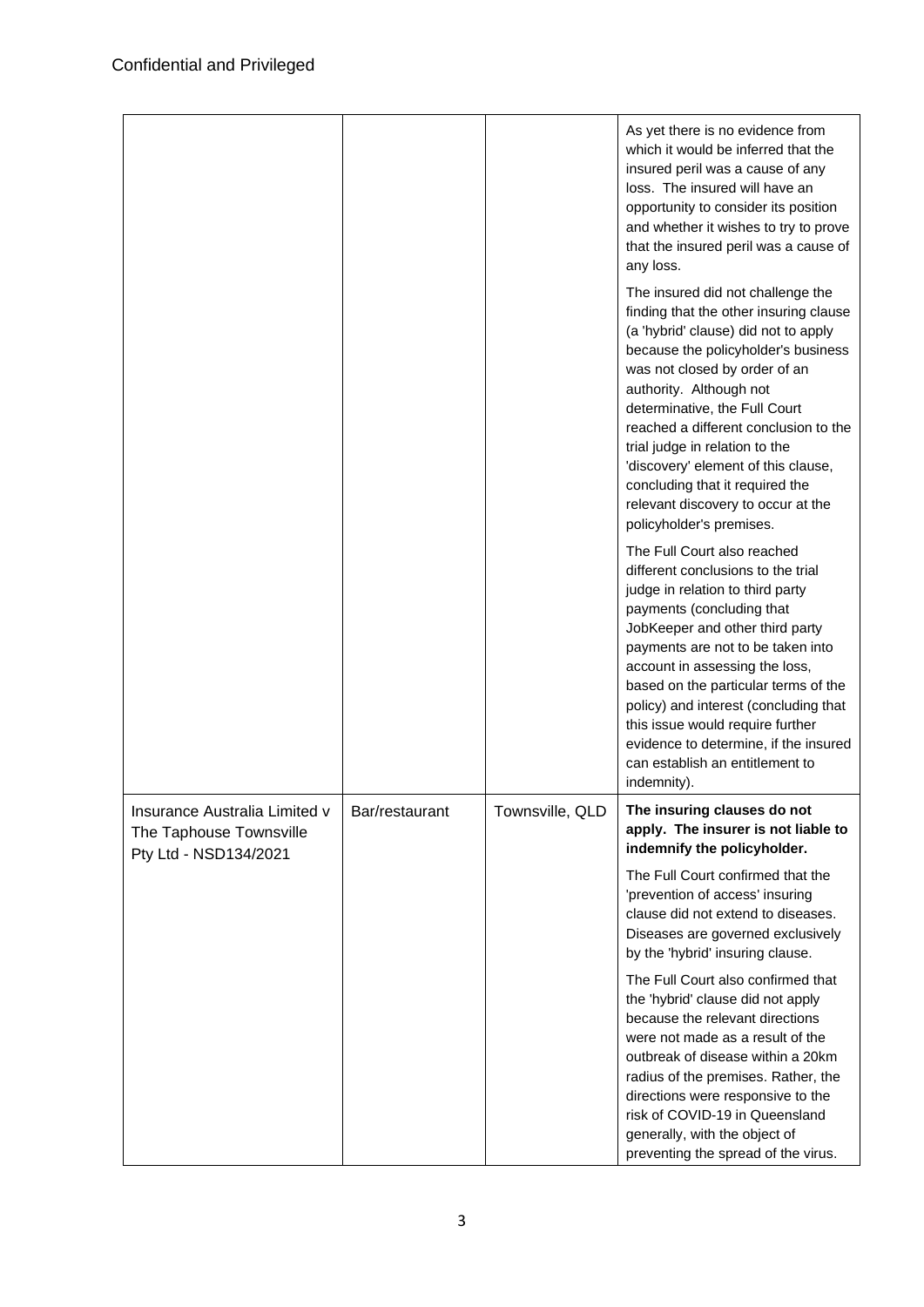| Chubb Insurance Australia<br>Limited v Market Foods Pty<br>Ltd (t/as Market Cart) -    | Café/restaurant | Brisbane, QLD  | The insuring clauses do not<br>apply. The insurer is not liable to<br>indemnify the policyholder.                                                                                                                                                                                                                                                                                                                                                                                                                                                                                                                    |
|----------------------------------------------------------------------------------------|-----------------|----------------|----------------------------------------------------------------------------------------------------------------------------------------------------------------------------------------------------------------------------------------------------------------------------------------------------------------------------------------------------------------------------------------------------------------------------------------------------------------------------------------------------------------------------------------------------------------------------------------------------------------------|
| NSD138/2021                                                                            |                 |                | The Full Court confirmed that only<br>one of the insuring clauses applied<br>to diseases. This insuring clause<br>was not engaged because it<br>required an outbreak, occurrence or<br>discovery at the premises, and there<br>was no evidence that occurred. In<br>any event, the relevant directions of<br>the Queensland Government were<br>not caused by circumstances at the<br>premises, and directions made by<br>the University of Queensland were<br>not directions of the requisite<br>character.                                                                                                          |
| QBE Insurance (Australia)<br>Limited v David Coyne in his<br>capacity as liquidator of | Travel agent    | Melbourne, VIC | The insuring clause does not<br>apply. The insurer is not liable to<br>indemnify the policyholder.                                                                                                                                                                                                                                                                                                                                                                                                                                                                                                                   |
| <b>Educational World Travel Pty</b><br>Ltd & Anor - NSD308/2021                        |                 |                | The Full Court confirmed that,<br>although there was a closure of the<br>premises, this was not by any order<br>as was required by the 'hybrid'<br>insuring clause. This was because<br>the Commonwealth travel ban<br>(which was relevant to the insured's<br>loss) did not require the closure of<br>the premises. Instead, the<br>policyholder decided to close the<br>premises because of the effect of<br>the travel ban. The premises had<br>already been closed prior to the<br>implementation of the Victorian<br>Workplace Closure directions. The<br>policy wording did not support<br>voluntary closures. |

| Part B: Outcome of claims that were not appealed |
|--------------------------------------------------|
|--------------------------------------------------|

| <b>Parties</b>                                                            | <b>Business Type</b> | <b>Business</b><br>Location | <b>Outcome</b>                                                                                                                                                                                                                           |
|---------------------------------------------------------------------------|----------------------|-----------------------------|------------------------------------------------------------------------------------------------------------------------------------------------------------------------------------------------------------------------------------------|
| Allianz Australia Insurance<br>Limited v Mayberg Pty Ltd -<br>NSD135/2021 | Dry cleaner          | Brisbane, QLD               | The insuring clauses do not<br>apply. The insurer is not liable to<br>indemnify the policyholder.                                                                                                                                        |
|                                                                           |                      |                             | Her Honour found that the 'hybrid'<br>clause did not apply, as the relevant<br>directions did not operate to close<br>all or part of the premises, and were<br>not made as a result of an outbreak<br>of disease within a 20km radius of |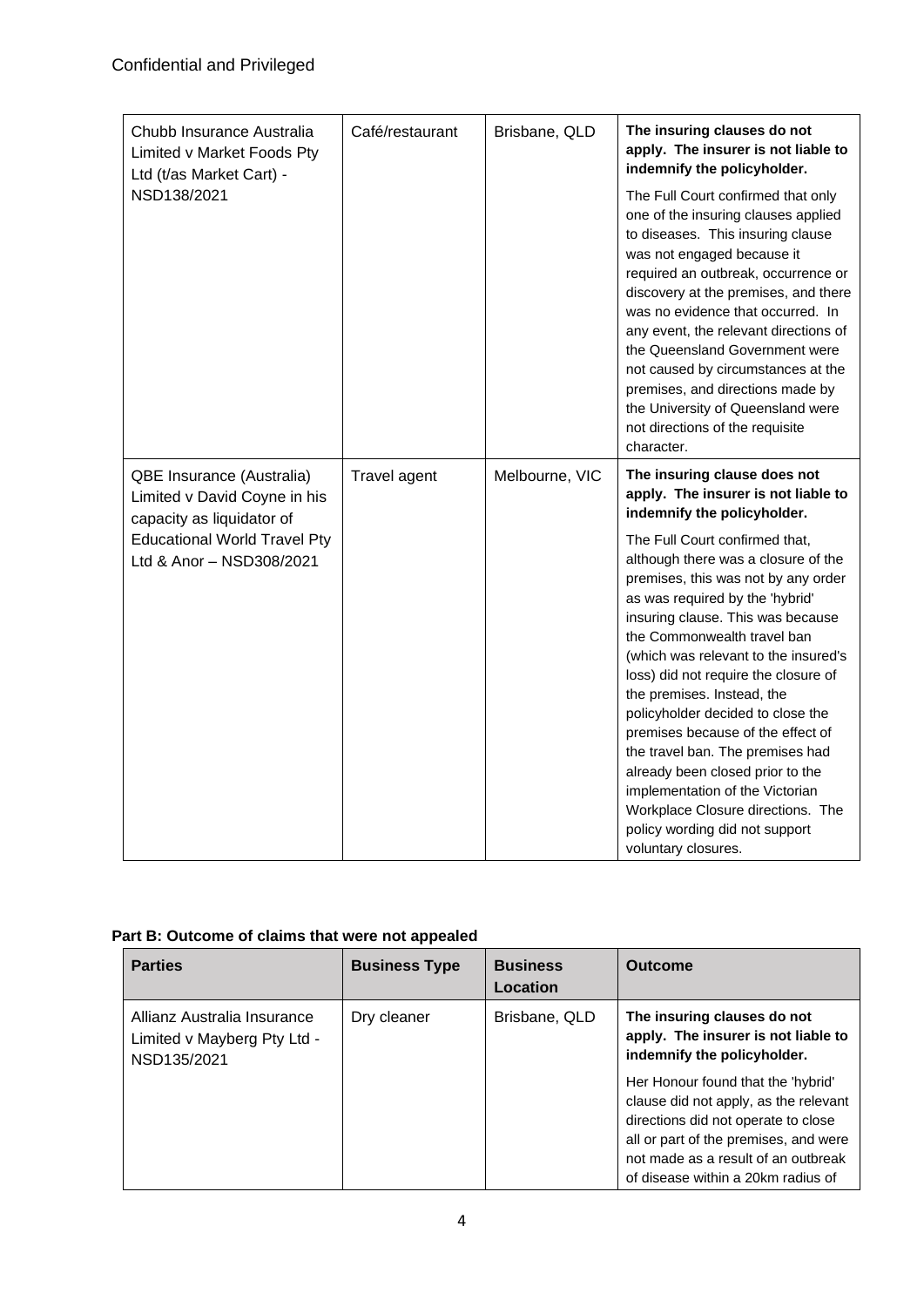|                                                                        |                        |                | the premises. Rather, the directions<br>were responsive to the existence<br>and risk of COVID-19 in<br>Queensland generally.<br>Her Honour found the 'prevention of                                                                                                                                                                                                                                                                                                                                                                                                                                                                              |
|------------------------------------------------------------------------|------------------------|----------------|--------------------------------------------------------------------------------------------------------------------------------------------------------------------------------------------------------------------------------------------------------------------------------------------------------------------------------------------------------------------------------------------------------------------------------------------------------------------------------------------------------------------------------------------------------------------------------------------------------------------------------------------------|
|                                                                        |                        |                | access' insuring clause does not<br>apply to diseases or the threat of<br>harm from diseases.                                                                                                                                                                                                                                                                                                                                                                                                                                                                                                                                                    |
| Allianz Australia Insurance<br>Limited v Visintin -<br>NSD136/2021     | Costume shop           | Adelaide, SA   | The insuring clauses do not<br>apply. The insurer is not liable to<br>indemnify the policyholder.                                                                                                                                                                                                                                                                                                                                                                                                                                                                                                                                                |
|                                                                        |                        |                | Her Honour found that the 'quasi-<br>hybrid' insuring clause did not apply<br>because the only closure of the<br>premises was not as a result of the<br>outbreak of disease within a 20km<br>radius of the premises. Rather, the<br>closure was the result of a<br>combination of other things,<br>including the effect on trade of<br>directions and a 'stay home'<br>announcement by the SA Premier<br>(none of which themselves were the<br>result of an outbreak within the<br>relevant radius).                                                                                                                                             |
|                                                                        |                        |                | Her Honour found that the<br>'prevention of access' insuring<br>clause did not apply, as that clause<br>does not apply to diseases.                                                                                                                                                                                                                                                                                                                                                                                                                                                                                                              |
| Chubb Insurance Australia<br>Limited v Philip Waldeck -<br>NSD137/2021 | Commercial<br>landlord | Melbourne, VIC | The insuring clauses do not<br>apply. The insurer is not liable to<br>indemnify the policyholder.                                                                                                                                                                                                                                                                                                                                                                                                                                                                                                                                                |
|                                                                        |                        |                | Her Honour found that the policy<br>wording required an intervention of<br>a public authority directly arising<br>from the occurrence or outbreak as<br>specified (i.e. the occurrence or<br>outbreak must be at the premises)<br>and that intervention must lead to<br>restriction or denial of the use of<br>insured location, on the order or<br>advice of the local health authority<br>or other competent authority. In this<br>case, there was no intervention of a<br>public authority directly arising from<br>the occurrence or outbreak at the<br>premises, and indeed there was no<br>such occurrence or outbreak at the<br>premises. |
|                                                                        |                        |                | In addition, there was no loss<br>suffered by the policyholder<br>resulting from a relevant interruption<br>of or interference with the Insured                                                                                                                                                                                                                                                                                                                                                                                                                                                                                                  |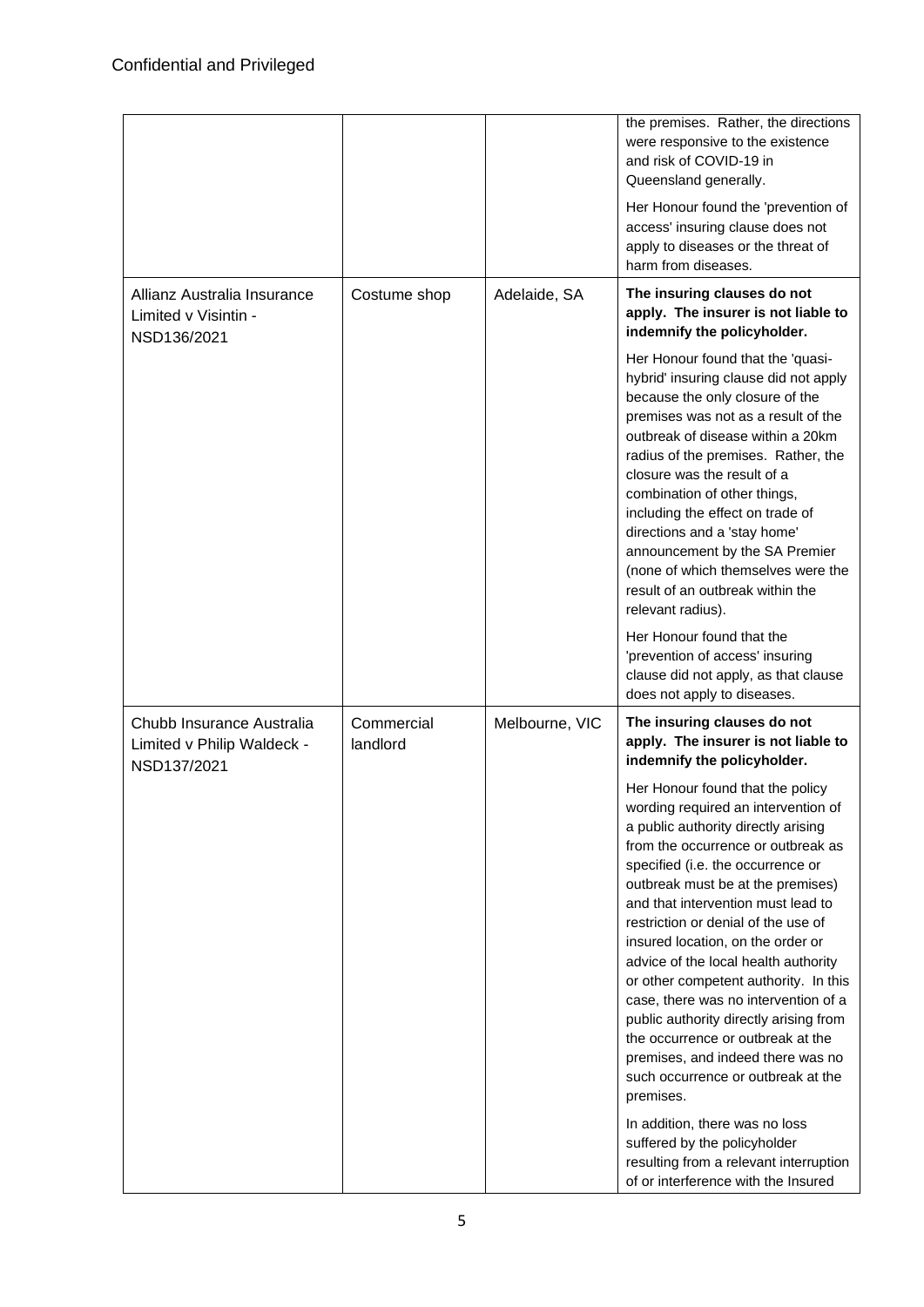|                                                                                          |         |                           | Location. All of the policyholder's<br>loss was caused by the Rent Relief<br>Regulations (ie, the COVID-19<br><b>Omnibus (Emergency Measures)</b><br>(Commercial Leases and Licences)<br>Regulations 2020 (Vic)), which was<br>not an order of a competent<br>authority leading to a restriction of<br>denial of the use of the insured<br>location.                                                                                                                                                                          |
|------------------------------------------------------------------------------------------|---------|---------------------------|-------------------------------------------------------------------------------------------------------------------------------------------------------------------------------------------------------------------------------------------------------------------------------------------------------------------------------------------------------------------------------------------------------------------------------------------------------------------------------------------------------------------------------|
| Guild Insurance Limited v<br>Gym Franchises Australia<br>Pty Ltd (t/as Reinvigr8 &       | Gym     | Gold Coast,<br><b>QLD</b> | The insuring clauses do not<br>apply. The insurer is not liable to<br>indemnify the policyholder.                                                                                                                                                                                                                                                                                                                                                                                                                             |
| Fitness 24/7) and Douglas<br>Reason - NSD144/2021                                        |         |                           | Her Honour found the 'hybrid'<br>insuring clause required the relevant<br>closure order to have been directly<br>or indirectly caused by (i) human<br>infectious or contagious disease at<br>the premises or (ii) the discovery of<br>an organism likely to result in<br>human infectious or contagious<br>disease at the premises. It could not<br>be inferred that the relevant order<br>closing the premises (or part of the<br>premises) arose as a result of such<br>circumstances.                                      |
| Guild Insurance Limited v Dr<br>Jason Michael (t/as Illawarra<br>Paediatric Dentistry) - | Dentist | Wollongong,<br><b>NSW</b> | The insuring clauses do not<br>apply. The insurer is not liable to<br>indemnify the policyholder.                                                                                                                                                                                                                                                                                                                                                                                                                             |
| NSD145/2021                                                                              |         |                           | Her Honour noted that the<br>conclusions reached in respect of<br>the Gym Franchises proceeding<br>apply equally in this matter.                                                                                                                                                                                                                                                                                                                                                                                              |
|                                                                                          |         |                           | In addition, the insuring clause<br>required that the applicable order<br>impose a requirement for closure or<br>evacuation (ie, a mandatory<br>obligation rather than a choice).<br>The actions relied on by the<br>policyholder (including media<br>releases from the Prime Minister<br>and communications and releases<br>from the Australian Dental<br>Association, Dental Board of<br>Australian Dental Council of NSW<br>and Australian Health Protection<br>Principal Committee), did not satisfy<br>this requirement. |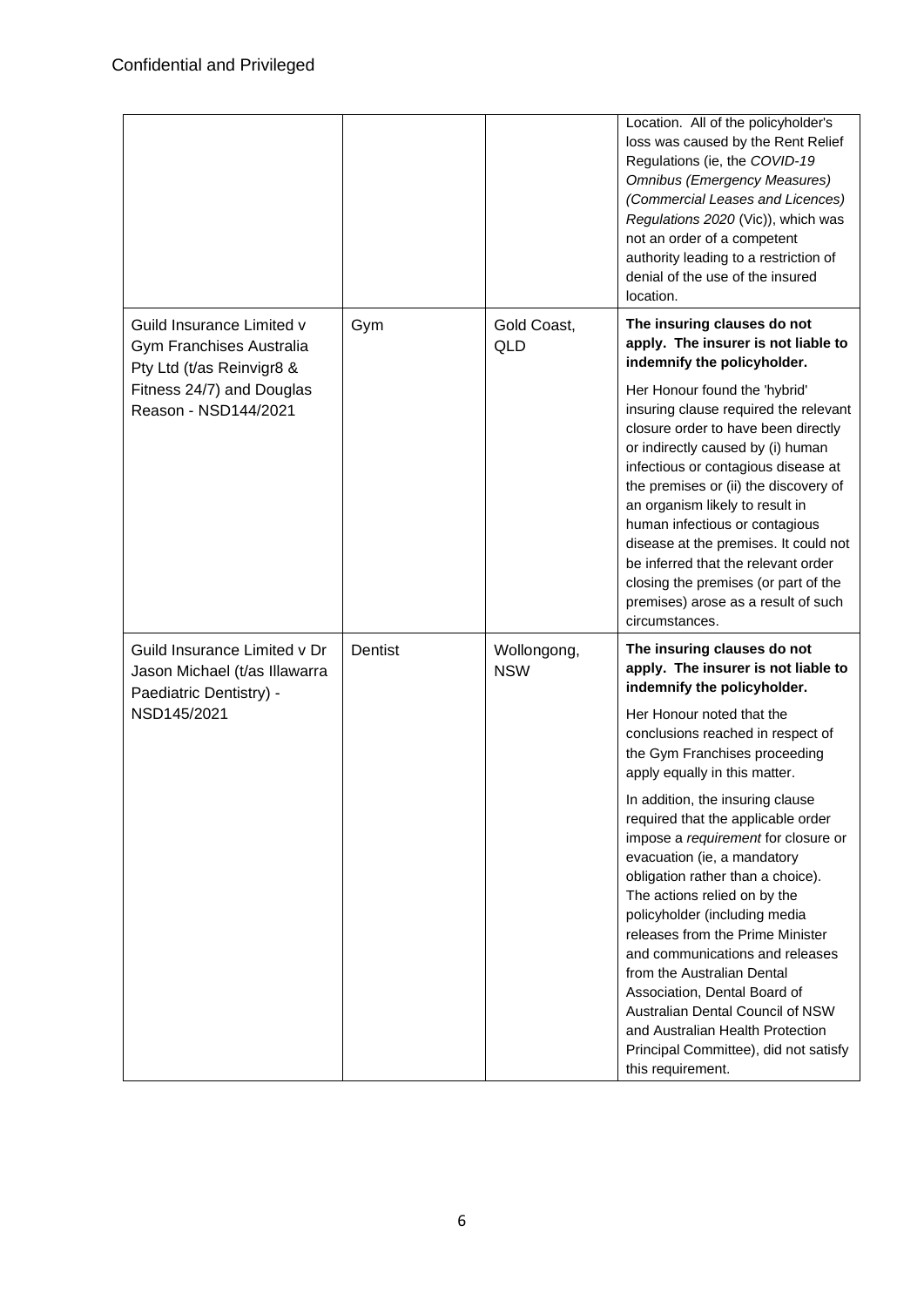# **Schedule 2: Key Findings of the Federal Court**

# **1 Insuring clauses issues**

## **1.1 Outbreak**

## **(a) What constitutes an 'occurrence'?**

• The Full Court did not disturb the trial judge's finding that an 'occurrence' of COVID-19 means an event or case of COVID-19 in any setting (meaning that it does not matter if COVID-19 was maintained in a controlled environment such as hotel quarantine).

## **(b) What constitutes an 'outbreak'?**

• In the case of COVID-19, there can be an 'outbreak' of COVID-19 within a specified area if there is at least one active (in the sense of contagious) case of COVID-19 within the community in that area who is not in a controlled setting (such as a hospital or isolation or quarantine), whether or not it can be proved that such a person transmitted COVID-19 to another person within the area.

## **1.2 Closure or evacuation**

## **(a) What amounts to a 'closure or evacuation' of the premises?**

- In the context of 'closure or evacuation' of the premises, 'closure' does not require that each and every person is prohibited from entering and remaining upon the whole or part of the premises. It requires that persons who would otherwise be entitled to enter or remain on premises, not be able to do so. This is to be applied in a common-sense way. If a premises involves a business operating as a restaurant and bar, orders preventing the premises being used in that way are effectively a closure of that premises.
- The Full Court did not disturb the trial judge's findings that 'closure':
	- would extend to closure of a part of the premises;
	- is different from the prevention, restriction or hindrance of access to the premises;
	- requires that persons, who would ordinarily be entitled to enter and remain on the whole or that part of the premises, no longer be entitled either to enter or to remain on part of the premises;
	- does not require physical impossibility of access to the whole or part of the premises; and
	- in the ordinary course, does not embrace a restriction on the number of people who may enter and remain on premises at any one time (ie, ordinarily, social distancing orders will not amount to a closure of the premises).

#### **(b) Closure 'by order'?**

- Where the required closure is 'by order' of an authority, the closure must be both:
	- required by the order (ie, not a voluntary decision); and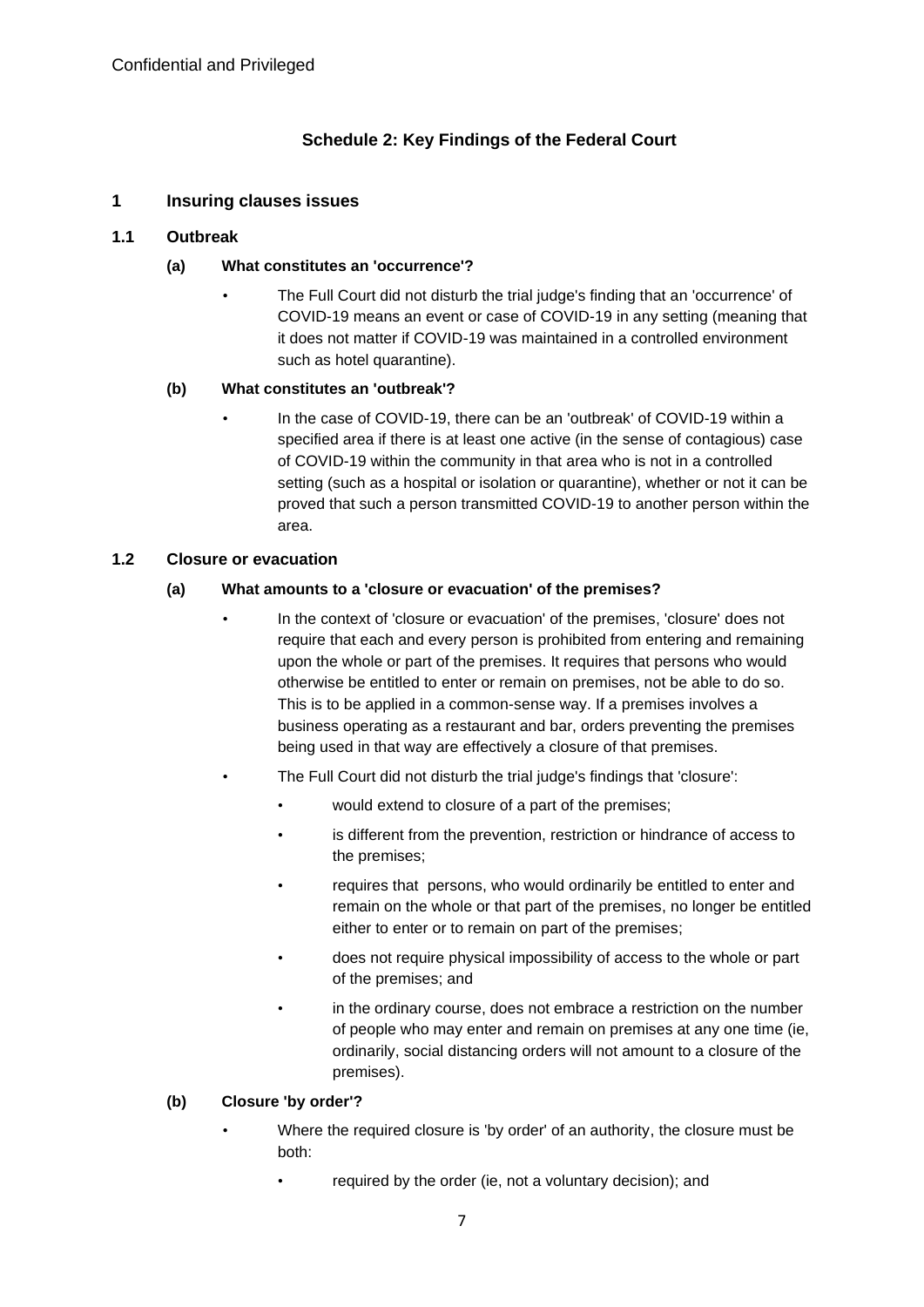• caused by the order (ie, not where the premises was closed due to a different cause).

## **1.3 Discovery of an organism**

- **(a) What is the interpretation of clauses that refer to the discovery of an organism likely to result in a human infectious or contagious disease at the premises/situation?**
	- Whether the discovery of an organism must be at the premises/situation or not depends on the wording of the particular provision, read in context. That will not necessarily accord with the grammatically superior construction of the wording. In this respect the Full Court adopted a different approach to the trial judge.
	- The 'discovery of an organism' clauses are a form of hybrid clause that is, they require an order (etc) caused by the relevant discovery. See below for the principles relating to causation element.

#### **1.4 Prevention of access**

## **(a) Does a prevention of access clause apply to diseases?**

- The prevention of access clauses were found not to apply to diseases.
- The key reason for this conclusion was that the relevant policies contained other insuring provisions (ie, disease clauses or hybrid clauses) that specifically dealt with diseases.
- In light of these other clauses, construing prevention of access clauses as applying to diseases would involve incongruence and incoherence in the operation of the policy, which should be avoided.

#### **(b) What amounts to a prevention or restriction of access to / use of the premises?**

- The Full Court did not disturb the trial judge's findings that:
	- Access to premises is prevented if the persons ordinarily entitled to enter the premises are no longer physically permitted to do so. Access to premises is restricted if it becomes materially more difficult for the persons ordinarily entitled to enter the premises to do so.
	- An order of an authority which 'prevents', 'restricts' or 'hinders' access to premises/a situation ordinarily would not require a physical (as opposed to a legal) prevention, restriction or hindrance of access to the premises/situation.
		- In the ordinary course, a restriction on the number of people who may enter and remain on premises at any one time does involve prevention, restriction or hindrance of access to the premises/situation.

#### **1.5 Conflagration or other catastrophe**

- **(a) What is the interpretation of a clause referring to 'the action of a civil authority during a conflagration or other catastrophe for the purpose of retarding same'?**
	- This clause was found not to apply to diseases.
	- The key reason for this conclusion was that the relevant policy contained another insuring provision (ie, a hybrid clause) that specifically dealt with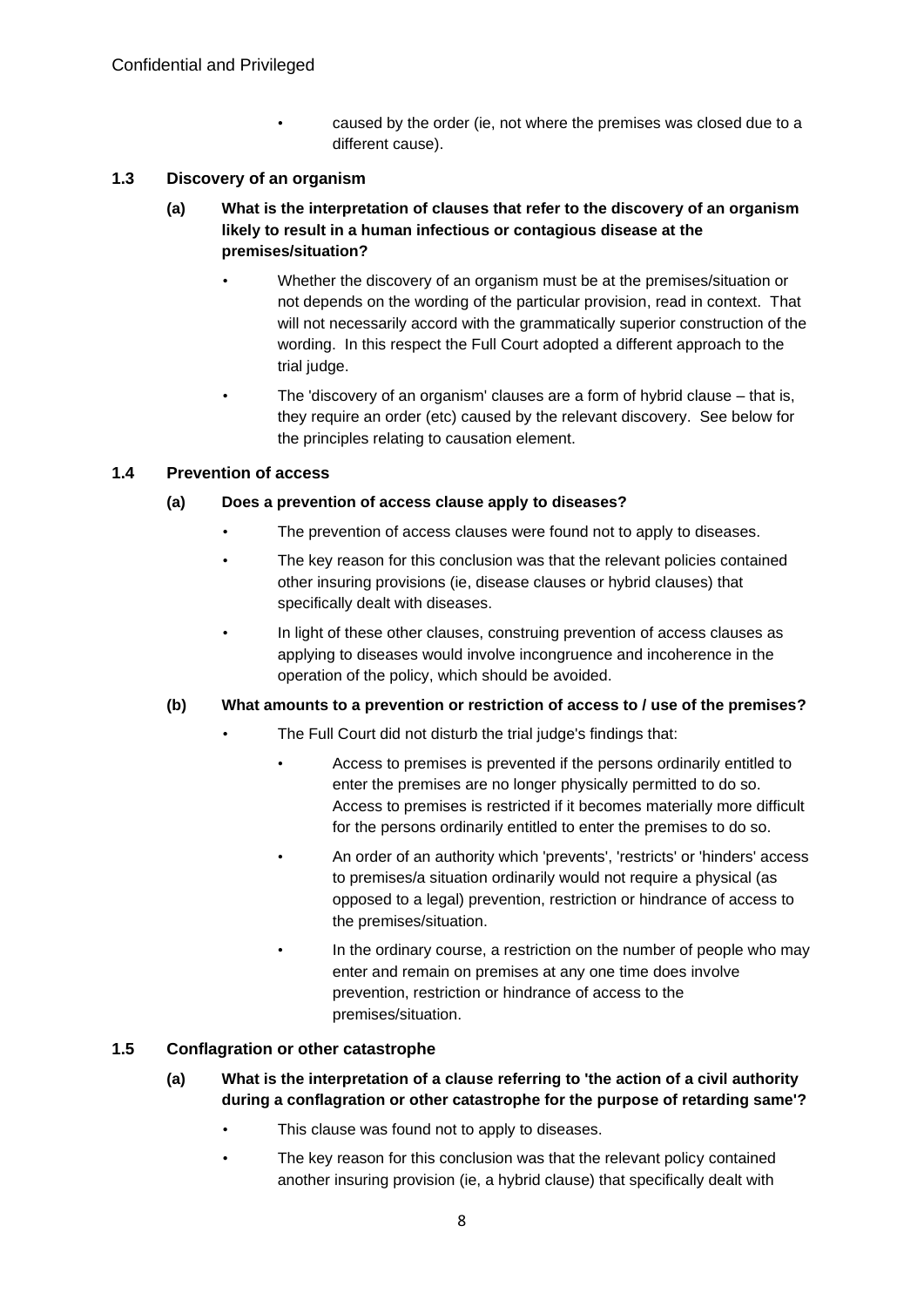diseases. In light of the other clause, construing the 'conflagration or other catastrophe' clause as applying to diseases would involve incongruence and incoherence in the operation of the policy, which should be avoided.

• Further, the 'conflagration or other catastrophe' clause on its own terms was found to have nothing to do with diseases. In context, an 'other catastrophe' must be of a kind similar to a 'conflagration', which involves a physical event requiring physical action to be retarded. A pandemic is not like a conflagration.

# **1.6 Biosecurity Act exclusion**

**(a) What is the interpretation of a clause that excludes losses arising from or in connection with 'any disease(s) declared to be a listed human disease pursuant to subsection 42(1) of the Biosecurity Act'?**

The insured did not challenge the first instance findings that:

- The exclusion applies in respect of COVID-19 as it is a listed human disease under the Biosecurity Act.
- The exclusion has an ambulatory operation. It operates even where the disease has been determined to be a 'listed human disease' after the commencement of the policy period.
- **(b) Does the insured have any relief from the operation of the exclusion pursuant to s54 of the Insurance Contracts Act?**

The insured did not challenge the first instance findings that:

- The insured did not have any such relief under s54.
- Section 54 does not apply because the relevant declaration by the Director of Human Biosecurity under the Biosecurity Act is not an act of 'some other person' within the meaning of s54. The making of the determination has nothing to do with the insurer, the insured or the policy. The determination represents a wholly extraneous circumstance which is excluded from the scope of the indemnity.

# **1.7 Victorian Property Law Act issue**

- **(a) What, if anything, is the effect of s61A of the** *Property Law Act 1958* **(Vic)? Does it mean that an exclusion which refers to the (now repealed)** *Quarantine Act 1908* **(Cth) can be interpreted as referring to the (currently in force)**  *Biosecurity Act 2015* **(Cth)?**
	- Section 61A of the Property Law Act was found not to apply to these provisions.
	- Section 61A applies only to references to Victorian legislation, and not to references to Commonwealth legislation such as the Quarantine Act.
	- Further, the Biosecurity Act is not a 're-enactment with modifications' of the repealed Quarantine Act, as required by the terms of s61A.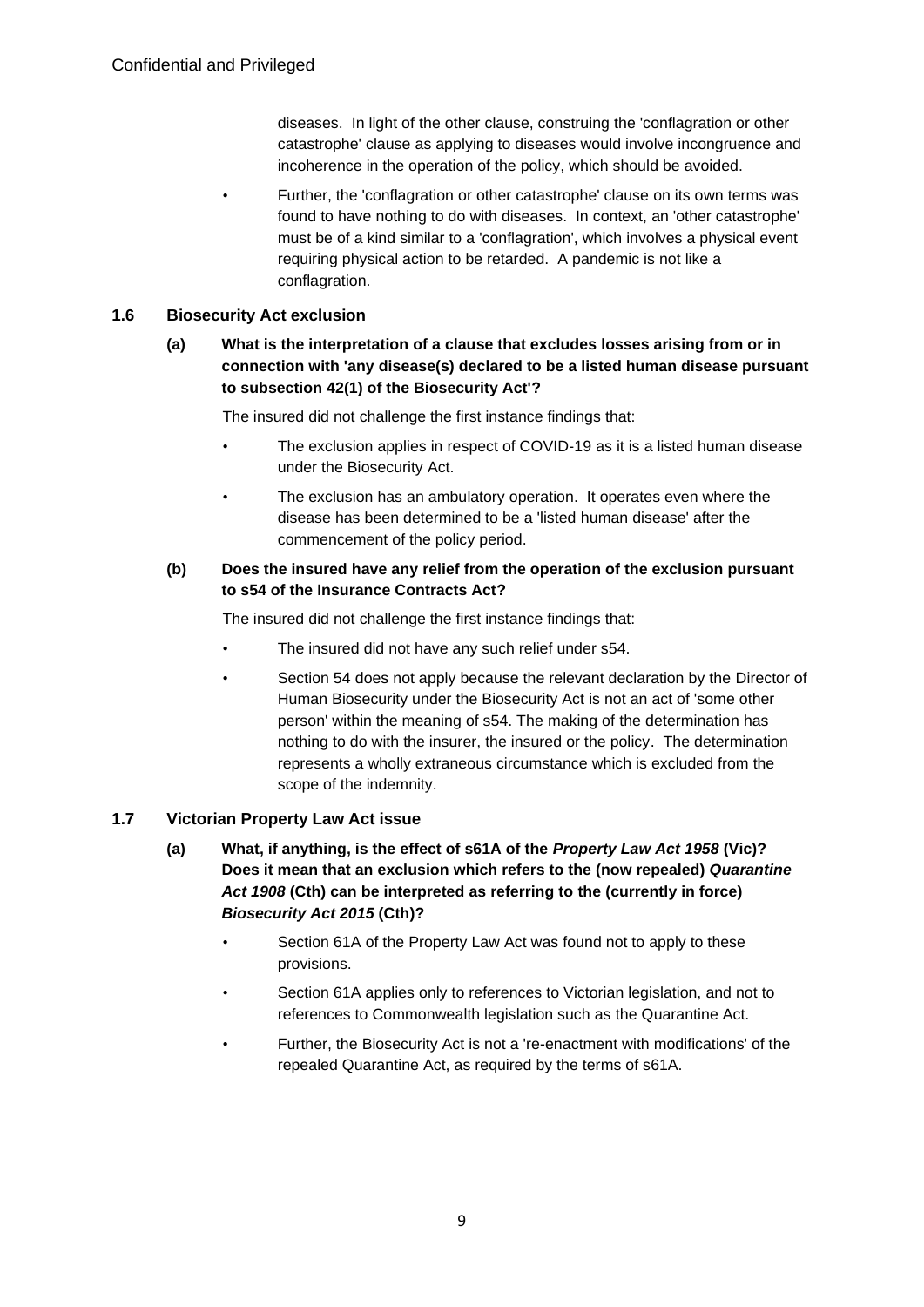# **2 Causation**

# **2.1 Hybrid clauses**

# **How does the causal element within a hybrid clause apply?**

- A 'hybrid' clause requires the closure of the premises/situation by order/action of a competent authority as a result of human infectious or contagious disease:
	- at the premises/situation;
	- within a specified radius of the premises/situation; or
	- as a result of any discovery of an organism likely to result in the occurrence of a human infectious or contagious disease at the premises/situation.
- The start of the relevant causal sequence is the making of the order by the authority. The cause for the making of the order must be as identified by the relevant order. It is not for the parties to go behind the order to prove the authority wrong or to prove that the order could have been formulated differently. The fact or not of COVID-19 within the radius (or at the premises, etc) is not material if the actions of the authority did not result from those facts.
- Depending on the words of the clause, the causal requirement may be something less than 'proximate cause'. For example, the expression 'as a result of' merely requires something more than a remote causal link.
- The hybrid clauses were found not to apply because the relevant orders/actions by State Governments were not made as a result of outbreaks occurring within the relevant radius (etc). Rather, the relevant orders/actions were for the purpose of preventing the spread of the virus and the possibility of outbreaks.

# **2.2 Loss causation and adjustments**

- For loss to be covered, the loss must be caused by the insured peril (which will depend on the terms of the insuring clause).
- If the insured peril is a proximate cause of the loss then it does not matter if there was another uninsured proximate cause of the loss arising from the same underlying cause.
- The same approach applies to adjustments.
- Adjustments should not be made by reference to uninsured events caused by the same underlying fortuity as the insured peril. The fortuity underlying the insured peril is not 'COVID-19 generally' but the presence and risk of COVID-19 in the relevant jurisdiction.
- A distinction was drawn here between the presence and risk of COVID-19 within the relevant State, and the presence/risk of COVID-19 within Australia generally and/or internationally. This would mean, for example, that if an action of a State Government was an insured peril, then:
	- an adjustment should not be made for the effects of the existence and risk of COVID-19 in the same State;